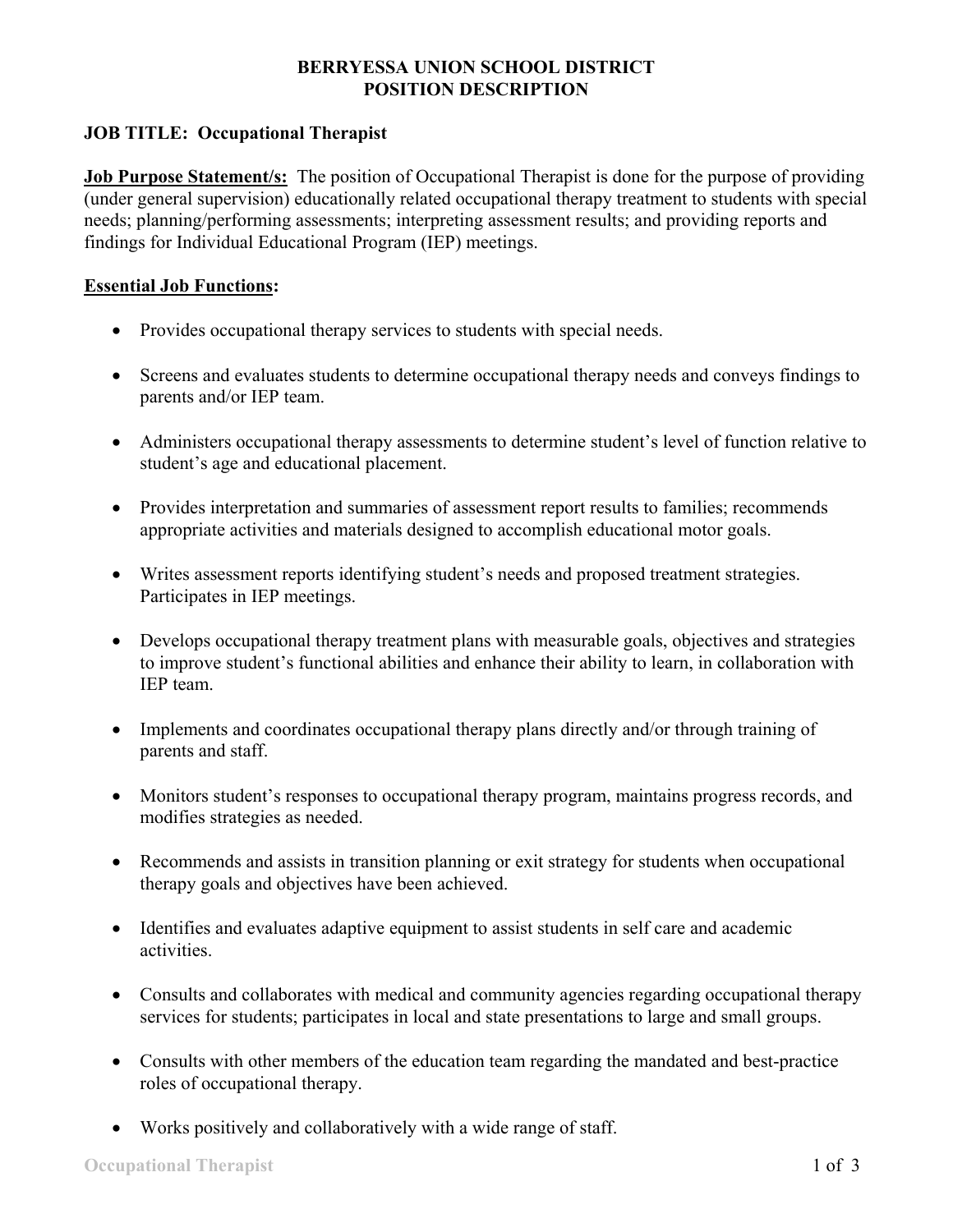# **BERRYESSA UNION SCHOOL DISTRICT POSITION DESCRIPTION**

# **JOB TITLE: Occupational Therapist**

#### **Other Job Functions:**

- Attends appropriate workshops/conferences for the purpose of ongoing training.
- Attends meetings for the purpose of conveying and/or gathering information required to perform functions.
- Performs other job related duties as may be assigned.

#### **Job Requirements - Qualifications:**

## **Education and Experience Requirements:**

- Bachelor's Degree in Occupational Therapy.
- No Child Left Behind compliance.
- Two years prior job related experience in occupational therapy with children.

## **Skills, Knowledge, Abilities and/or Physical Requirements:**

- Skills in the application of occupational therapy techniques utilized in assessment and treatment of children with disabilities; operate standard office equipment including use of computer applications to enhance essential job functions; communicate clearly and effectively; use English in both written and verbal form; use correct spelling, grammar and punctuation.
- Knowledge of child growth and development; common disabling conditions of children; theory and practice of occupational therapy as it applies to infants, children and youth; strategies and methodologies in education settings; principles, methods and objectives of educational occupational therapy treatment, services and techniques; and skeletal anatomy, neuromuscular function ad dysfunction; kinesiology and occupational therapy modalities.
- Abilities to understand and address students with special needs; understand and carry out oral and written instructions; maintain confidentiality of student records; meet schedules and deadlines; read/interpret/apply rules, regulations, policies; learn methods and materials used in a variety of instructional situations. Significant physical abilities include stooping/crouching, reaching/handling, talking/hearing conversations, near/far visual acuity.

## **Licenses, Certifications, Bonding, and/or Testing Requirements:**

• Valid Certificate of Registration issued by the American Occupational Therapy Association.